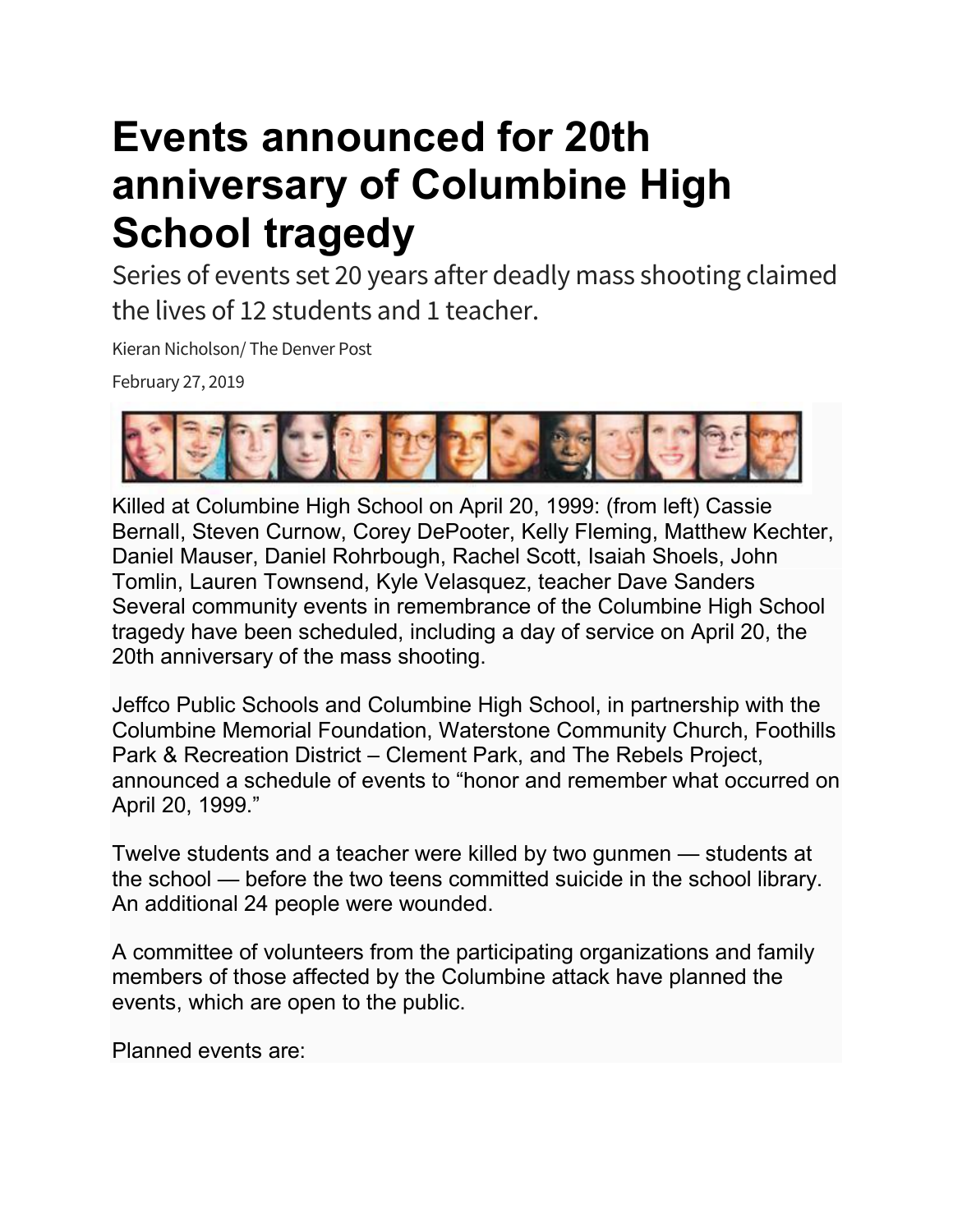- **6:30-8:30 p.m. April 18** "Columbine 20 Years Later: A Faith-based Remembrance Service": A nondenominational service will bring victims' families, survivors and community members together for prayer and reflection. Waterstone Community Church, 5890 S. Alkire St., Littleton. [waterstonechurch.org](http://waterstonechurch.org/)
- **7:30 p.m. April 19** "Community Vigil at the Columbine Memorial in Clement Park" will honor and remember those impacted by the attack. Clement Park, 7306 W. Bowles Ave. [columbinememorial.org](http://columbinememorial.org/)
- **8 a.m.-noon April 20** "Columbine High School World-Wide Day of Service": Current students and staff members will spend the morning serving in the community. Columbine articulation area schools also will participate. Participation is limited to current students and staff members.
- **3-5 p.m. April 20** "Remembrance Ceremony at Clement Park": a community remembrance presented by Columbine families, current students and alumni, and current and former staff.



Andy Cross, The Denver Post

A flower rests on the Columbine Memorial on the Inner Ring of Remembrance next to Columbine shooting victim Daniel Rohrbough's inscription this month.